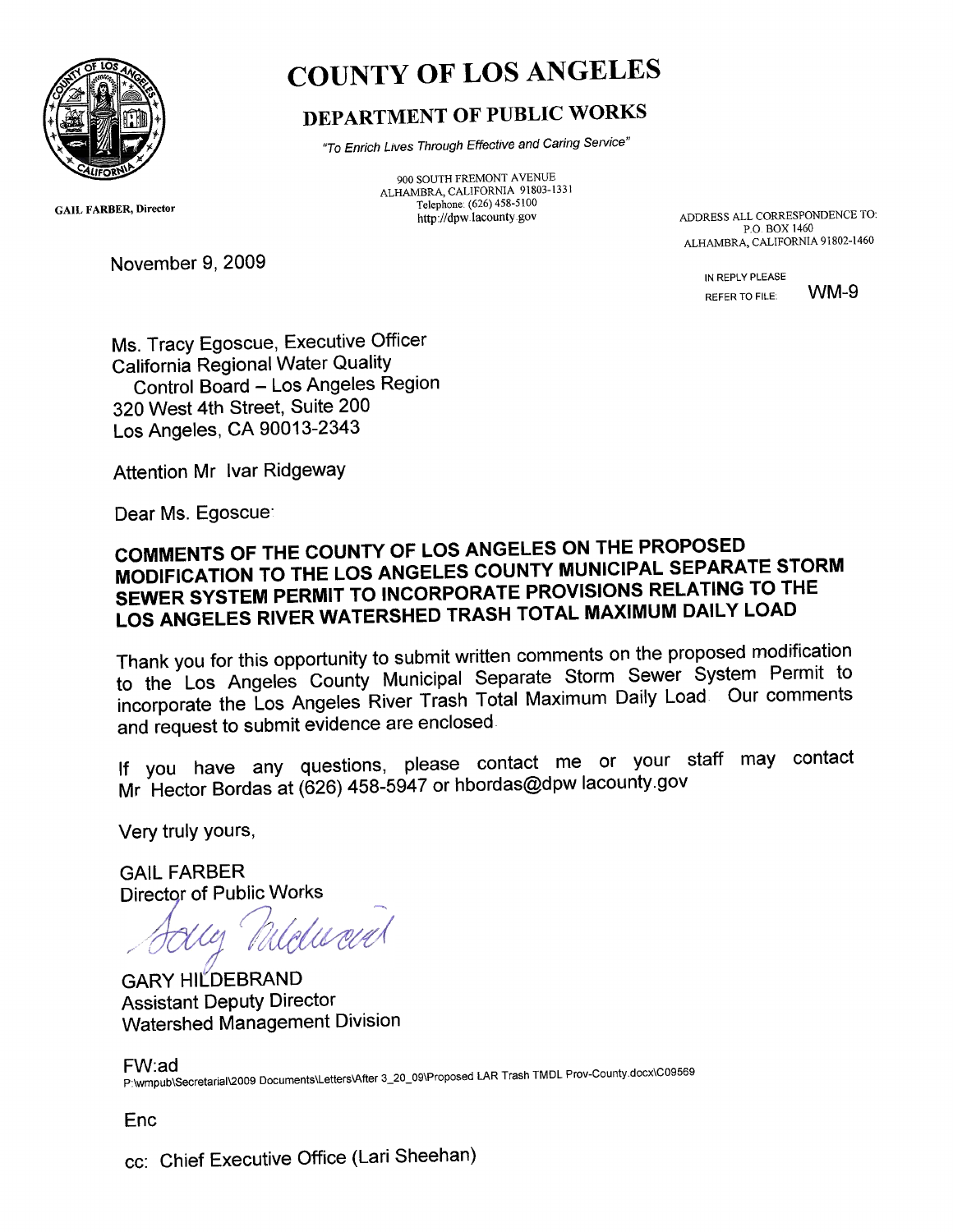**COMMENTS OF THE COUNTY OF LOS ANGELES ON THE PROPOSED MODIFICATION TO THE LOS ANGELES COUNTY MUNICIPAL SEPARATE STORM SEWER SYSTEM PERMIT TO INCORPORATE WASTE LOAD ALLOCATIONS FOR TRASH PURSUANT TO THE LOS ANGELES RIVER WATERSHED TRASH TMDL; REQUEST TO SUBMIT EVIDENCE** 

#### **I. COMMENTS ON THE PROPOSED MODIFICATION TO THE LOS ANGELES COUNTY MUNICIPAL STORMWATER PERMIT**

Thank you for this opportunity to submit written comments on the proposed modification to the Los Angeles County Municipal Separate Storm System Permit (Permit) to incorporate the Los Angeles River Trash Total Maximum Daily Load (Trash TMDL). The County of Los Angeles (County) has been and continues to be fully supportive of the Trash TMDL's goals. Prior to the adoption of the Trash TMDL, the County had already been implementing proactive measures to reduce trash. The County has also voluntarily been retrofitting its infrastructure with full and partial capture systems to prevent and reduce the entry of trash into flood control channels.

 The County submits the following three comments on the proposed permit amendment in order to improve its implementation and make it consistent with legal requirements:

 (1) The phrase "performance data" in Part 7.1.B(1)(a)(3) of the proposed Permit amendment should be deleted because it is superfluous and ambiguous;

 (2) A provision should be added to Part 7, Appendix 7-1, of the proposed amendment to the Permit to make Appendix 7-1 consistent with Table 7.2.3 of the Basin Plan and the Settlement Agreement entered into in 2003 between the Los Angeles Regional Board, the State Water Resources Control Board, the City of Los Angeles, the County, the Los Angeles County Flood Control District, the Santa Monica Baykeeper, and Heal The Bay; and

 (3) Part 7.1.A and Appendix 7-1 of the proposed amendment to the Permit should be modified to be made consistent with the recommendations of the State Board's panel of experts on the use of numeric effluent limits in municipal stormwater permit and EPA's guidance on the inclusion of TMDLs into stormwater water permits.

#### **A. "Performance data" as it is used in Part 7.1.B(1)(a)(3) is vague and superfluous and therefore should be deleted**

Proposed Part 7.1.B(1)(a)(3) addresses compliance with the Trash TMDL through installation of full capture devices. This proposed paragraph provides, "For purposes of this Permit, attainment of the effluent limitations shall be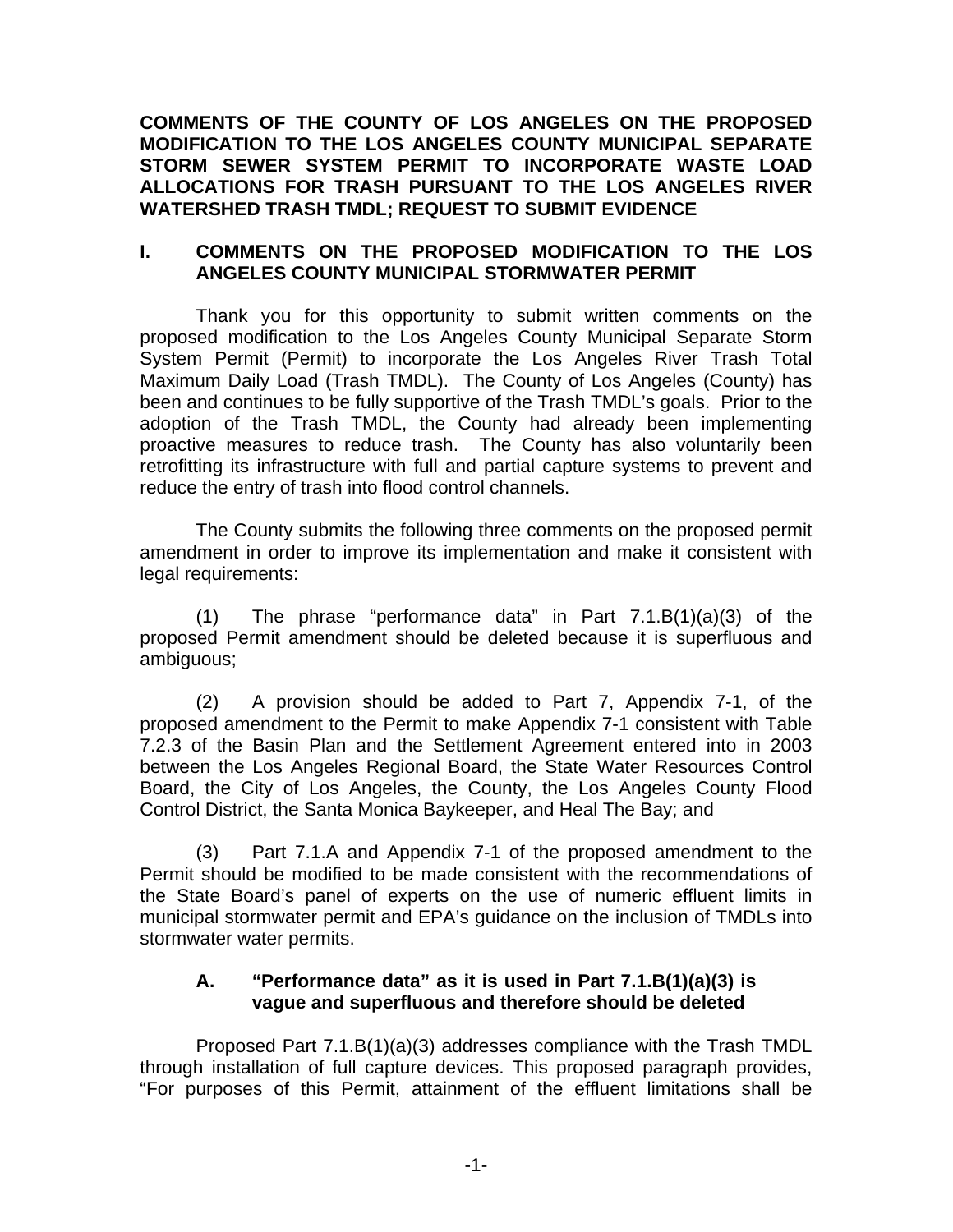conclusively presumed for any drainage area to the Los Angeles River (or its tributaries) where certified full capture systems treat all drainage from the area, provided that the full capture systems are adequately sized, maintained and maintenance records and performance data are maintained and available for inspection by the Regional Board."

 The reference to "performance data" in this paragraph is superfluous and ambiguous. The reference is superfluous because review of the full capture device's performance has already been performed in conjunction with its certification. If the term is meant to refer to something else, then it is ambiguous, because it is unclear what additional data is being requested. Part 7.1.B(1)(a)(3) already requires maintenance records be kept and made available.

 The term "performance data" in proposed Part 7.1.B(1)(a)(3) is superfluous and ambiguous. For this reason, the County requests that the phrase be deleted. For the convenience of the Regional Board, a copy of proposed Part 7.1. with this revision is included with these comments.

#### **B. Appendix 7-1 Should be Modified to Reflect Table 7.2.3 of the Basin Plan and the Settlement Agreement entered into Between the Regional Board, State Board, and Various Parties**

 On January 25, 2001, the Regional Board adopted the original Trash TMDL for the Los Angeles River watershed. This TMDL, as approved by the State Board, was challenged by the City of Los Angeles ("City"), the County and the Los Angeles Flood Control District. On September 18, 2003, the Regional Board, State Board, City, County, District, Santa Monica Baykeeper, and Heal the Bay entered into a Settlement Agreement resolving these challenges. A copy of the Settlement Agreement is included with this letter; the County requests that this agreement be admitted into evidence and made a part of the Administrative Record.

The Settlement Agreement requires the Regional Board to review and reconsider the final waste load allocations once a reduction of 50% of the baseline waste load allocation has been achieved. (Attachment A, page 23.) The Regional Board subsequently incorporated this provision of the Settlement Agreement into the Basin Plan as footnote 2 to Basin Plan Table 7.2.3.

The Regional Board has acknowledged this obligation in its proposed new Finding 50, but the requirement itself has not been included in proposed Part 7. Unless this requirement is included in Part 7, the Permit will be inconsistent with the Basin Plan and the Settlement Agreement. To correct this omission, proposed Appendix 7-1 should be revised to include on Tables 1a and 1b the same footnote that is in the Basin Plan. This footnote says "[T]he Regional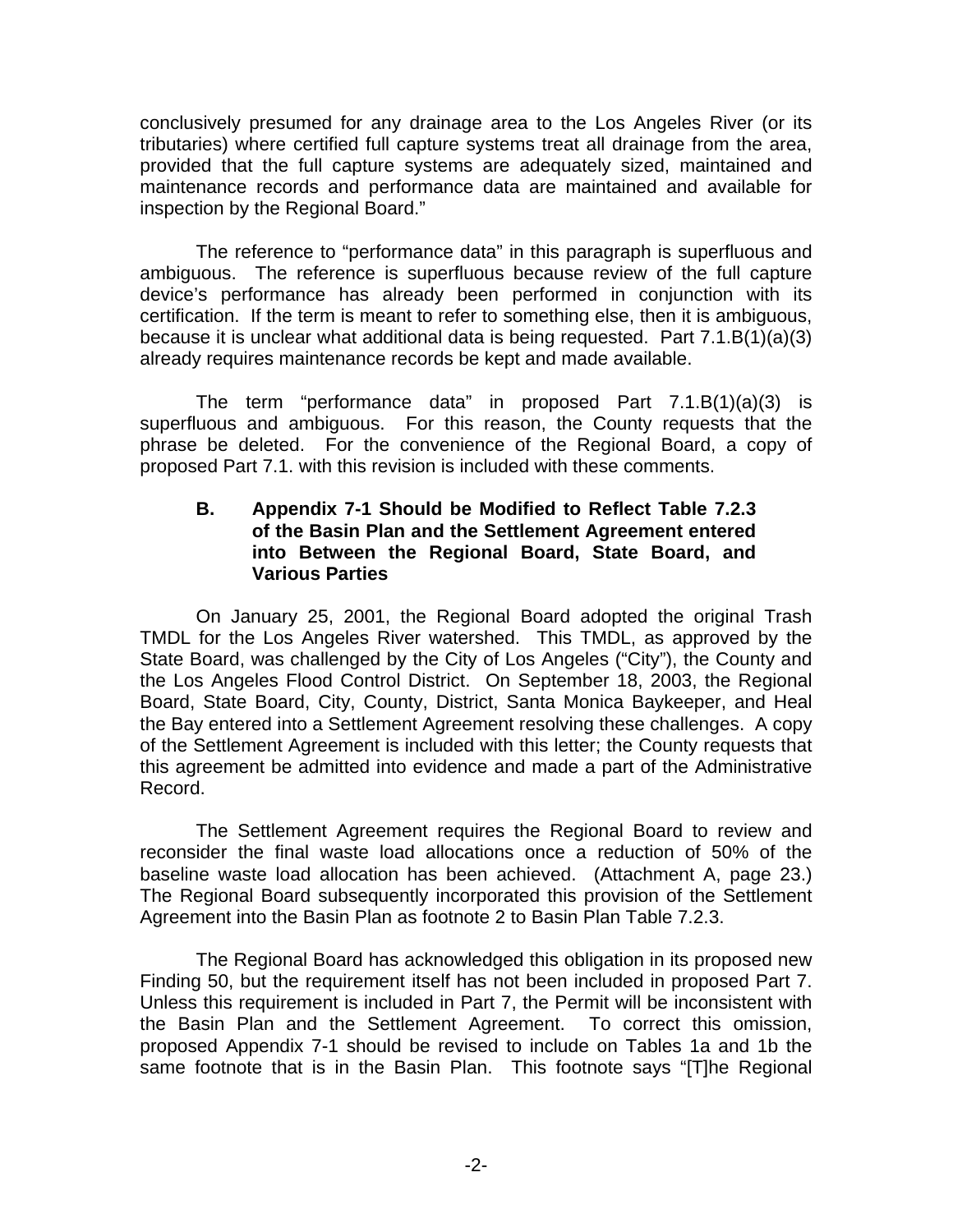Board will review and reconsider the final Waste Load allocations once a reduction of 50% has been achieved and sustained in the watershed."

For the convenience of the Regional Board, a copy of proposed Appendix 7-1 with this footnote included is included with these comments.

#### **C. The Trash TMDL Waste Load Allocations Should Be Incorporated into the Permit as Municipal Action Levels, Not Effluent Limitations**

Proposed Appendix 7-1 calculates the waste load allocations for each permittee per storm year and refers to them as effluent limitations, although the Basin Plan does not establish effluent limitations as part of the Trash TMDL. Therefore, to be consistent with the Basin Plan, the caption for Tables 1a and 1b should be revised to read: "Los Angeles River Watershed Trash Municipal Action Levels Per Storm Year", and references in proposed Part 7 to effluent limitations should be similarly revised.

If this change is not made, the proposed amendment to the Permit would be contrary to both the report by the State Board's panel of experts on the incorporation of numeric effluent limits in stormwater permits and EPA guidance on incorporating TMDL waste load allocations into storm sewer permits.

The State Board convened a panel of experts for the very purpose of addressing the feasibility of including numeric effluent limits in stormwater permits. In June, 2006, that panel issued its report, entitled "The Feasibility of Numeric Effluent Limits Applicable to Discharges of Storm Water Associated with Municipal, Industrial and Construction Activities." In that report, the State Board's panel of experts concluded that, "It is not feasible at this time to set enforceable numeric effluent criteria for municipal BMPs and in particular urban discharges." The panel of experts instead suggested a middle course, with "action levels" used to identify discharges that need additional attention. Report, p. 8.

The experts' conclusions and recommendations are applicable here. There is nothing unique about the storms in Southern California or the presence of trash in stormwater runoff that makes trash significantly different than any other pollutant that is the subject of the expert panel's report. As recognized by the experts, storms can be variable and the ability to collect the trash could vary with those conditions. Because of the variability associated with storms and the difficulty in engineering solutions, the panel recommended a middle course of municipal action levels.

Use of municipal action levels can be as effective in assuring compliance with the waste load allocations as numeric effluent limits. If a permittee does not comply with the waste load allocations, the Regional Board can seek enforcement of the Permit's provisions at that time. The variability of storm conditions and the permittees' lack of control of these conditions, however, still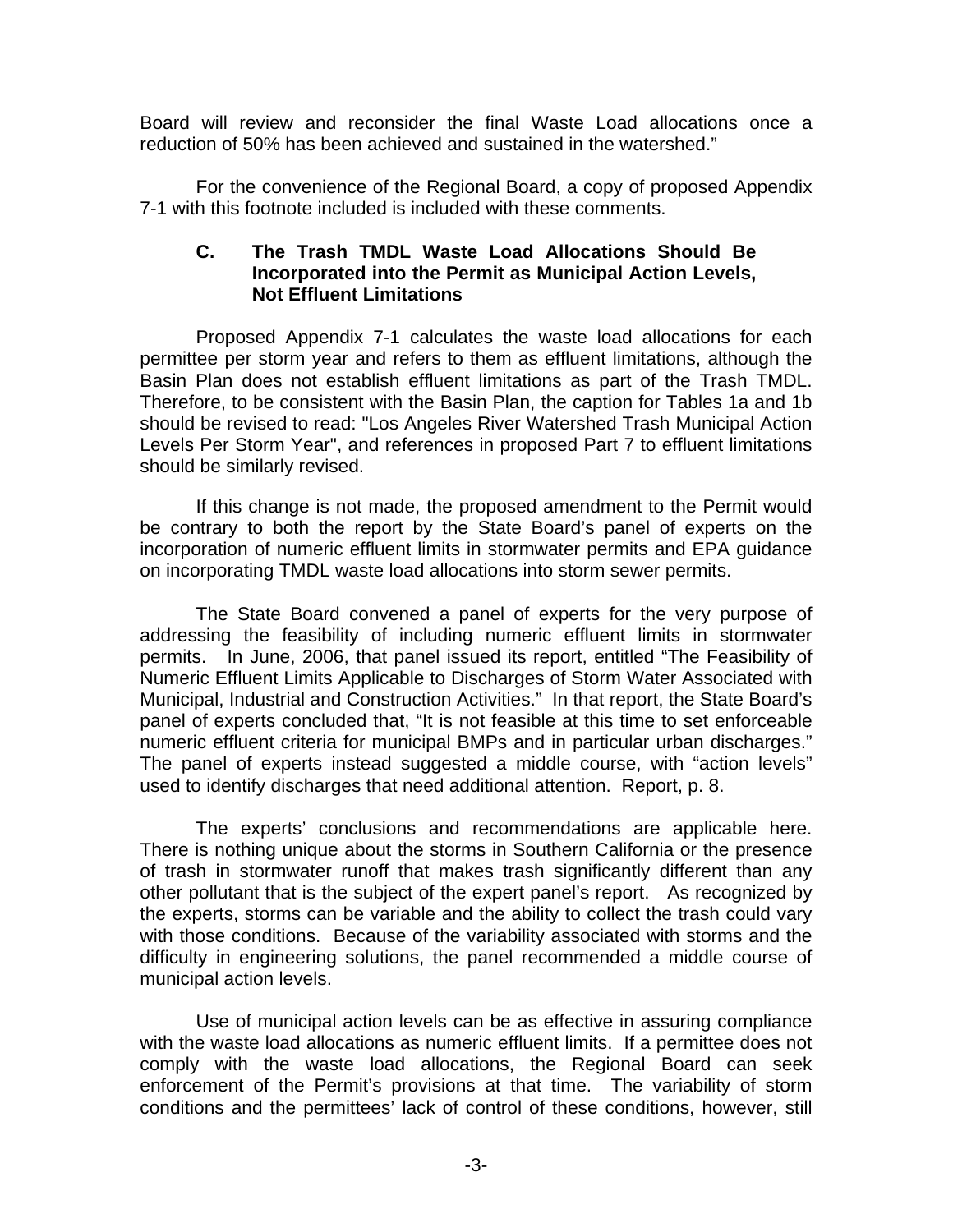suggest that incorporation of these waste load allocations as numeric effluent limits would be an abuse of discretion.

The Regional Board's proposed amendment is also inconsistent with EPA guidance on incorporation of TMDLs into municipal stormwater permits. On November 22, 2002, EPA issued guidance entitled "Establishing Total Maximum Daily Load (TMDL) Waste Load Allocations (WLAs) for Storm Water Sources and NPDES Permit Requirements Based on Those WLAs." In that memorandum, EPA expressly rejected placing numeric limits based on TMDLs in storm water permits, except in rare circumstances. EPA recognized that numeric limits are neither feasible nor appropriate given the variability of storm water runoff and the current lack of knowledge as to sources of pollutants and effective treatment for those pollutants. EPA said:

[I]n light of 33 U.S.C. § 1342(p)(3)(B)(iii), EPA recommends that for NPDES-regulated municipal and small construction storm water discharges effluent limits should be expressed as best management practices (BMPs) or other similar requirements, rather than as numeric effluent limits. . . .

EPA's policy recognizes that because storm water discharges are due to storm events that are highly variable in frequency and duration and are not easily characterized, only in rare cases will it be feasible or appropriate to establish numeric limits for municipal and small construction storm water discharges. The variability in the system and minimal data generally available make it difficult to determine with precision or certainty actual and projected loadings for individual dischargers or groups of dischargers. Therefore, EPA believes that in these situations, permit limits typically can be expressed as BMPs, and that numeric limits will be used only in rare instances.

EPA November 22, 2002, Memorandum at p. 4.

EPA further reaffirmed the appropriateness of an iterative, adaptive BMP management approach. EPA said:

The policy outlined in this memorandum affirms the appropriateness of an iterative, adaptive management BMP approach, whereby permits include effluent limits (*e.g*., a combination of structural and non-structural BMPs) that address storm water discharges, implement mechanisms to evaluate the performance of such controls, and make adjustments (*i.e.,* more stringent controls or specific BMPs) as necessary to protect water quality. This approach is further supported by the recent report from the National Research Council (NRC), *Assessing the TMDL Approach to Water Quality Management* (National Academy Press, 2001). The NRC report recommends an approach that includes "adaptive implementation," *i.e.,* "a cyclical process in which TMDL plans are periodically assessed for their achievement of water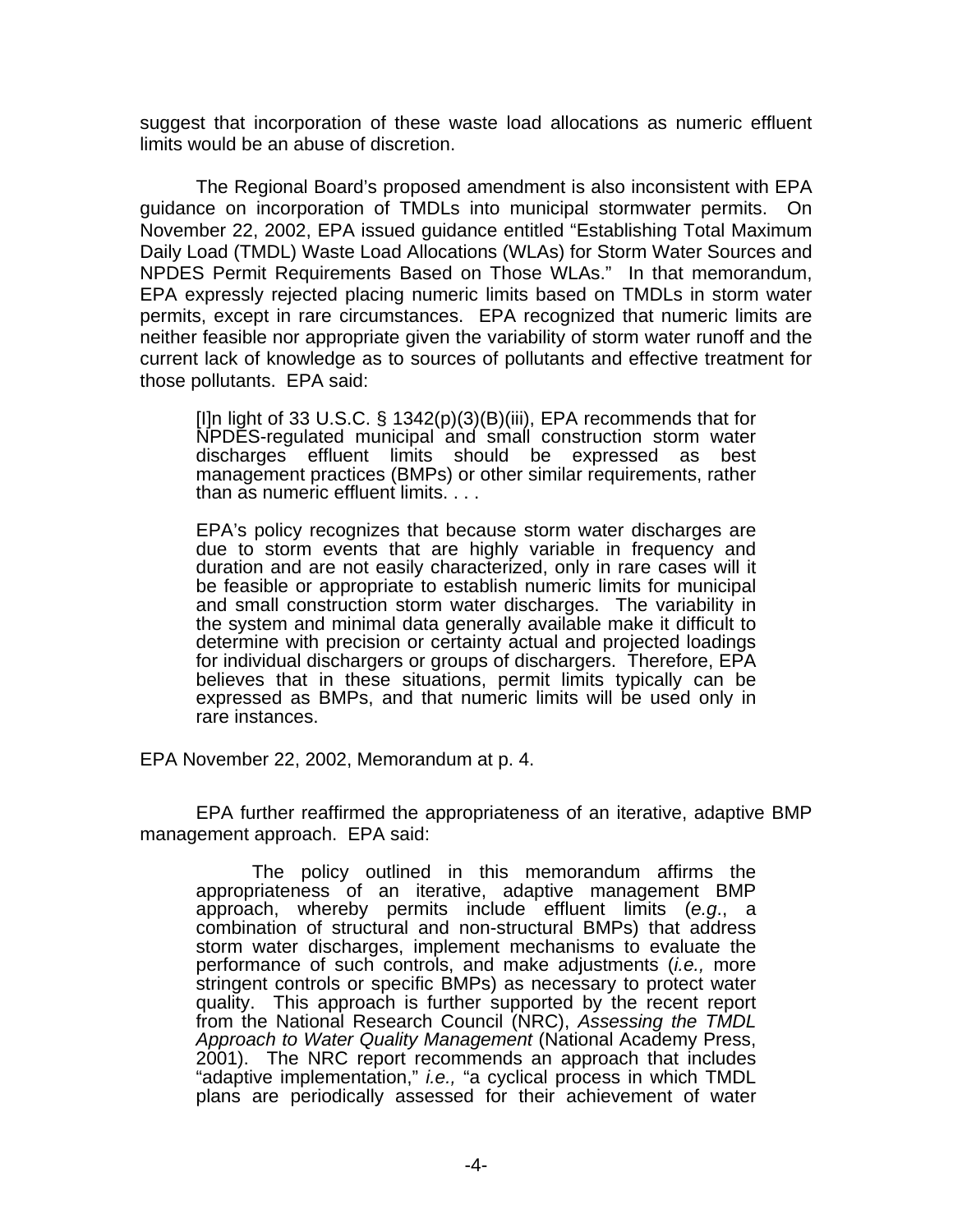quality standards" . . . and adjustments made as necessary. *NRC Report* at ES-5.

EPA November 22, 2002, Memorandum at p. 5.

For the convenience of the Regional Board, a copy of proposed Part 7 and Appendix 7-1 with the revisions suggested above is included with this letter.

#### **D. Conclusion**

For the reasons set forth above, the phrase "performance data" should be deleted from proposed paragraph 7.1.B(1)(a)(3). A footnote should be added to Tables 1a and 1b of Appendix 7-1, making these tables consistent with the Basin Plan and the settlement agreement. Finally, proposed Part 7.1.A should be modified to reflect that the waste load allocations are included within the permit as municipal action levels, not effluent limits, consistent with the recommendation of the State Board's panel of experts and EPA's guidance on the inclusion of TMDLs into stormwater permits.

#### **II. REQUEST TO SUBMIT EVIDENCE**

 The County requests that the following documents be admitted into evidence and made a part of the administrative record:

- 1. Settlement Agreement Regarding Total Maximum Daily Loads For Trash in the Los Angeles River Watershed and Ballona Creek and Wetland Watershed.
- 2. The Feasibility of Numeric Effluent Limits Applicable to Discharges of Storm Water Associated with Municipal, Industrial and Construction Activities (Storm Water Panel Recommendations to the California State Water Resources Control Board, June 19, 2006).
- 3. EPA issued guidance entitled "Establishing Total Maximum Daily Load (TMDL) Waste Load Allocations (WLAs) for Storm Water Sources and NPDES Permit Requirements Based on Those WLAs."

Copies of these documents are submitted with this request.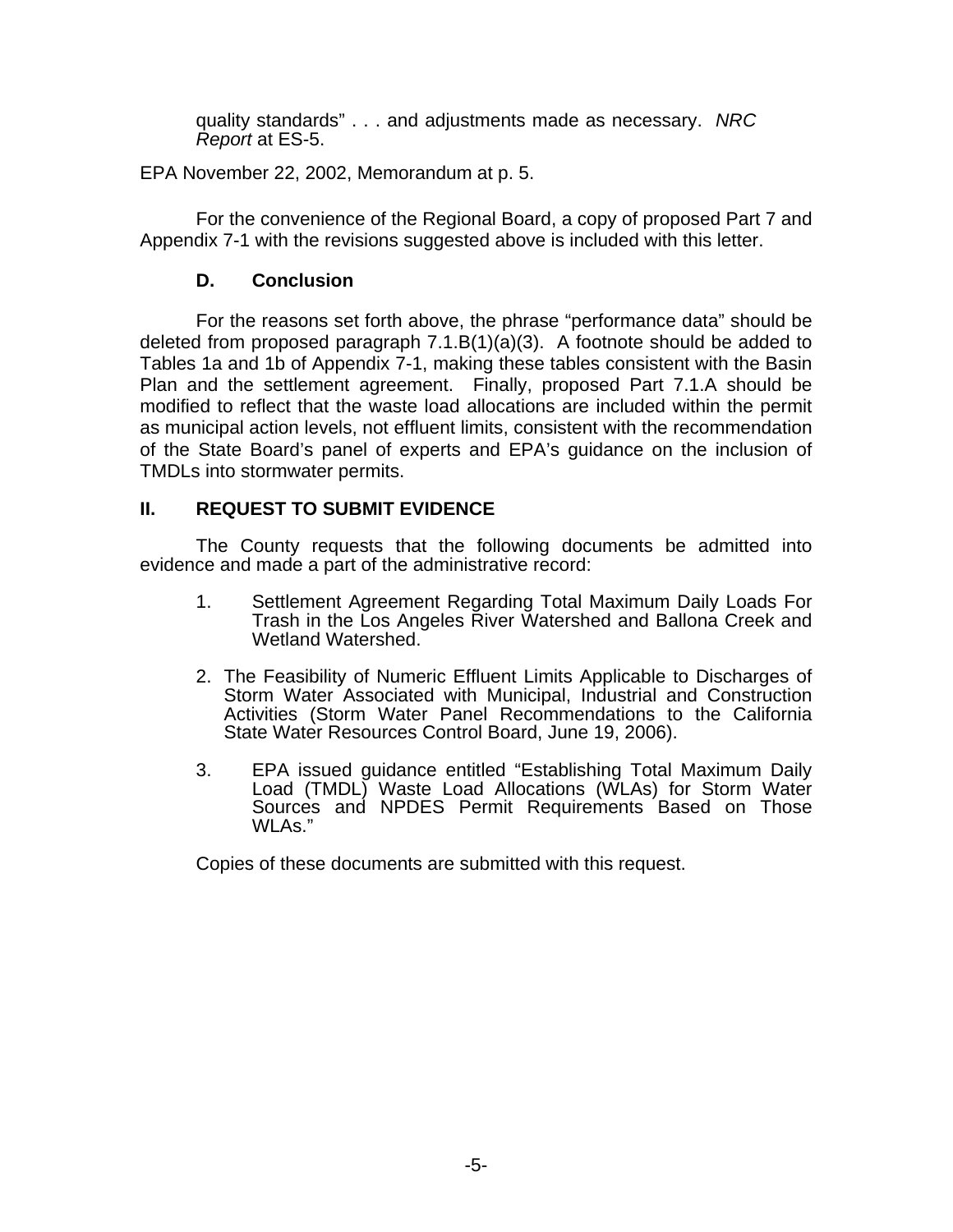certified *full capture systems* treat all drainage from the area, provided that the full capture systems are adequately sized, maintained and maintenance records and performance data are maintained and available for inspection by the Regional Board.

- i. A Permittee relying entirely on full capture systems shall be deemed in compliance with its final effluent limitation if it demonstrates that all drainage areas under its jurisdiction are serviced by appropriate certified full capture systems as described in paragraph  $(a)(3)$ .
- ii. A Permittee relying entirely on full capture systems shall be deemed in compliance with its interim effluent limitations:
	- 1. By demonstrating that full capture systems treat the percentage of drainage areas in the watershed that corresponds to the required trash abatement.
	- 2. Alternatively, a Permittee may propose a schedule for jurisdictionwide installation of full capture systems, targeting first the areas of greatest trash generation (based upon the information on drainage area and litter generation rates by land use provided in Appendices I and III of the Los Angeles River Trash TMDL Staff Report) for the Executive Officer's approval. The Executive Officer shall not approve any such schedule that does not result in timely compliance with the final effluent limitations. A Permittee shall be deemed in compliance with its interim effluent limitations provided it is fully in compliance with any such approved schedule.

#### (b) Partial Capture Devices and Institutional Controls: Permittees may comply with their interim and final effluent limitations through the installation of partial capture devices and the application of institutional controls.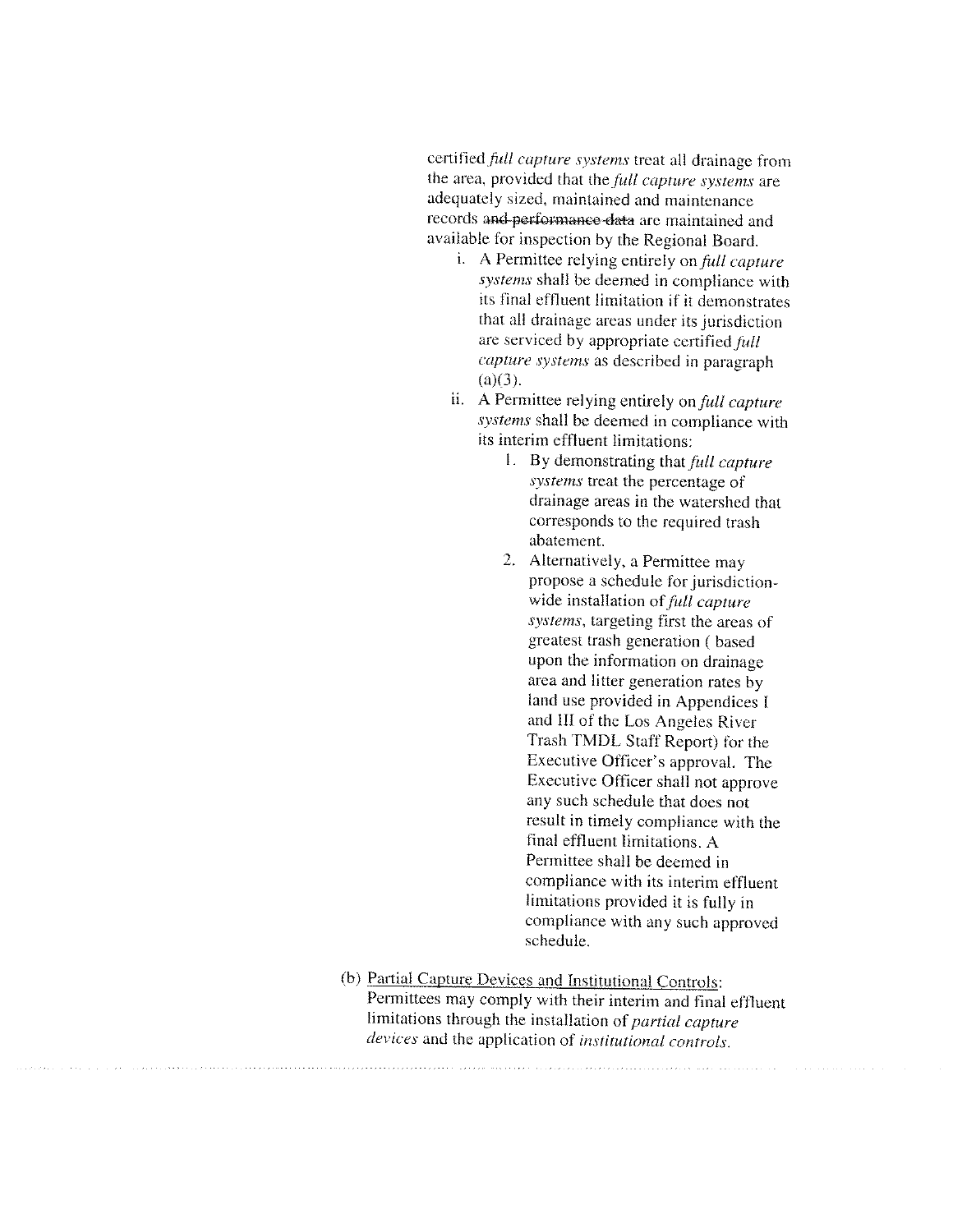Appendix 7-1

 $\omega_{\alpha}$ ,  $\beta$   $\beta$  is the set of  $\alpha$  and Final Effluent-Limitations for Trash for Permittees Identified as Responsible Jurisdictions in the Los Angeles River Watershed Trash TMDL

. . *. . . . . . . . . .* .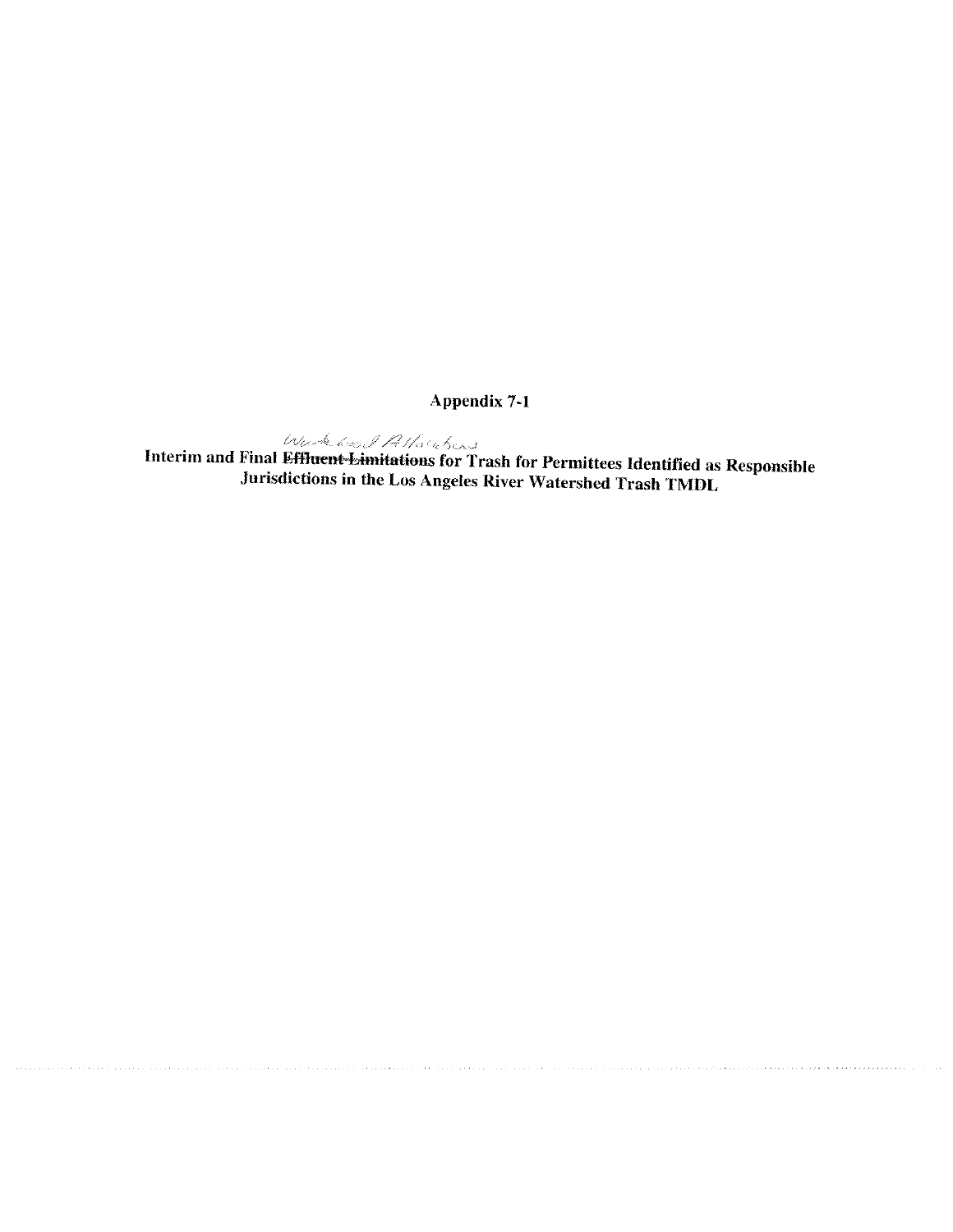|                      | иле та, коя тидется кого, массивоси <del>теами-енцент-вищино</del> ну рег могт хеат<br>(gallons of uncompressed trash)<br>$\mathcal{E}_{\mathcal{A}}$ |                 |          |          |          |           |                           |  |  |
|----------------------|-------------------------------------------------------------------------------------------------------------------------------------------------------|-----------------|----------|----------|----------|-----------|---------------------------|--|--|
| Permittees           | 2010                                                                                                                                                  | 2011            | 2012     | 2013     | 2014     | 2015      | $2016^{\circ}$            |  |  |
|                      | $(50\%)$                                                                                                                                              | $(40\%)$        | $(30\%)$ | $(20\%)$ | $(10\%)$ | $(3.3\%)$ | $(0\%)$                   |  |  |
| Alhambra             | 19952                                                                                                                                                 | 15961           | 11971    | 7981     | 3990     | 1317      | $\theta$                  |  |  |
| Arcadia              | 25054                                                                                                                                                 | 20043           | 15032    | 10022    | 5011     | 1654      | $\overline{0}$            |  |  |
| Bell                 | 8013                                                                                                                                                  | 6410            | 4808     | 3205     | 1603     | 529       | $\mathbf 0$               |  |  |
| <b>Bell Gardens</b>  | 6750                                                                                                                                                  | 5400            | 4050     | 2700     | 1350     | 446       | $\overline{0}$            |  |  |
| <b>Bradbury</b>      | 2139                                                                                                                                                  | 1711            | 1283     | 855      | 428      | 141       | 0                         |  |  |
| Burbank              | 46295                                                                                                                                                 | 37036           | 27777    | 18518    | 9259     | 3055      | $\overline{0}$            |  |  |
| Calabasas            | 11253                                                                                                                                                 | 9002            | 6752     | 4501     | 2251     | 743       | $\overline{0}$            |  |  |
| Carson               | 3416                                                                                                                                                  | 2733            | 2050     | 1366     | 683      | 225       | $\overline{0}$            |  |  |
| Commerce             | 29367                                                                                                                                                 | 23493           | 17620    | 11747    | 5873     | 1938      | $\pmb 0$                  |  |  |
| Compton              | 26596                                                                                                                                                 | 21276           | 15957    | 10638    | 5319     | 1755      | $\overline{0}$            |  |  |
| Cudahy               | 2968                                                                                                                                                  | 2374            | 1781     | 1187     | 594      | 196       | $\overline{0}$            |  |  |
| Downey               | 19532                                                                                                                                                 | 15625           | 11719    | 7813     | 3906     | 1289      | $\boldsymbol{0}$          |  |  |
| Duarte               | 6105                                                                                                                                                  | 4884            | 3663     | 2442     | 1221     | 403       | $\overline{O}$            |  |  |
| El Monte             | 21104                                                                                                                                                 | 16883           | 12662    | 8442     | 4221     | 1393      | 0                         |  |  |
| Glendale             | 70157                                                                                                                                                 | 56126           | 42094    | 28063    | 14031    | 4630      | $\overline{0}$            |  |  |
| Hidden Hills         | 1832                                                                                                                                                  | 1465            | 1099     | 733      | 366      | 121       | $\mathbf 0$               |  |  |
| Huntington Park      | 9580                                                                                                                                                  | 7664            | 5748     | 3832     | 1916     | 632       | 0                         |  |  |
| Irwindale            | 6176                                                                                                                                                  | 4941            | 3706     | 2470     | 1235     | 408       | $\overline{0}$            |  |  |
| La Cañada Flintridge | 16748                                                                                                                                                 | 13398           | 10049    | 6699     | 3350     | 1105      | $\overline{\mathfrak{o}}$ |  |  |
| Los Angeles          | 687423                                                                                                                                                | 549938          | 412454   | 274969   | 137485   | 45370     | 0                         |  |  |
| Los Angeles County   | 155112                                                                                                                                                | 124089          | 93067    | 62045    | 31022    | 10237     | $\overline{0}$            |  |  |
| Lynwood              | 14101                                                                                                                                                 | 11280           | 8460     | 5640     | 2820     | 931       | $\overline{0}$            |  |  |
| Maywood              | 3065                                                                                                                                                  | 2452            | 1839     | 1226     | 613      | 202       | 0                         |  |  |
| Monrovia             | 23344                                                                                                                                                 | 18675           | 14006    | 9337     | 4669     | 1541      | $\overline{0}$            |  |  |
| Montebello           | 25185                                                                                                                                                 | 20148           | 15111    | 10074    | 5037     | 1662      | $\overline{0}$            |  |  |
| Monterey Park        | 19450                                                                                                                                                 | 15560           | 11670    | 7780     | 3890     | 1284      | $\ddot{0}$                |  |  |
| Paramount            | 13726                                                                                                                                                 | 10981           | 8236     | 5490     | 2745     | 906       | $\overline{0}$            |  |  |
| Pasadena             | 55999                                                                                                                                                 | 44799           | 33599    | 22400    | 11200    | 3696      | $\overline{0}$            |  |  |
| Pico Rivera          | 6977                                                                                                                                                  | 5581            | 4186     | 2791     | 1395     | 460       | $\overline{0}$            |  |  |
| Rosemead             | 13653                                                                                                                                                 | 10922           | 8192     | 5461     | 2731     | 901       | $\overline{0}$            |  |  |
| San Fernando         | 6974                                                                                                                                                  | 5579            | 4184     | 2789     | 1395     | 460       | $\overline{0}$            |  |  |
| San Gabriel          | 10172                                                                                                                                                 | 8137            | 6103     | 4069     | 2034     | 671       | $\overline{0}$            |  |  |
| San Marino           | 7196                                                                                                                                                  | 5756            | 4317     | 2878     | 1439     | 475       | $\overline{\mathrm{o}}$   |  |  |
| Santa Clarita        | 451                                                                                                                                                   | 360             | 270      | 180      | 90       | 30        | 0                         |  |  |
| Sierra Madre         | 5806                                                                                                                                                  | 4644            | 3483     | 2322     | 1161     | 383       | $\overline{0}$            |  |  |
| Signal Hill          | 4717                                                                                                                                                  | 3774            | 2830     | 1887     | 943      | 311       | $\overline{\mathfrak{o}}$ |  |  |
| Simi Valley          | 69                                                                                                                                                    | $\overline{55}$ | 41       | 27       | 14       | 5         | $\mathbf 0$               |  |  |
| South El Monte       | 8000                                                                                                                                                  | 6400            | 4800     | 3200     | 1600     | 528       | $\overline{0}$            |  |  |
| South Gate           | 21952                                                                                                                                                 | 17562           | 13171    | 8781     | 4390     | 1449      | $\overline{0}$            |  |  |
| South Pasadena       | 7454                                                                                                                                                  | 5963            | 4472     | 2981     | 1491     | 492       | 0                         |  |  |
| Temple City          | 8786                                                                                                                                                  | 7029            | 5272     | 3514     | 1757     | 580       | $\overline{0}$            |  |  |
| Vemon                | 23602                                                                                                                                                 | 18881           | 14161    | 9441     | 4720     | 1558      | $\overline{\Omega}$       |  |  |

 $\frac{1}{2}$  from  $\beta$  //oce A  $_{\text{max}}$ <br>Table 1a: Los Angeles River Watershed Frash Effluent Limitations<sup>1</sup> no  $\mathbf{a}$  $\mathbf{r}$ 

<sup>1</sup> Effluent limitations are expressed as allowable trash discharge relative to baseline Waste Load Allocations specified in Table 7-2.2 of the Basin Plan.

Storm year is defined as October 1 to September 30 herein.<br>  $\frac{1}{\sqrt{2}}$ Storm year is defined as October 1 to September 30 herein.<br>
Permittees shall achieve their final effluent limitation of zero trash discharge for the thereafter.

3) The Rogianal Board with review and reconsider these funal Wash Loan Allocations once a rockection of 50% has been achieved and sustained in the watershed.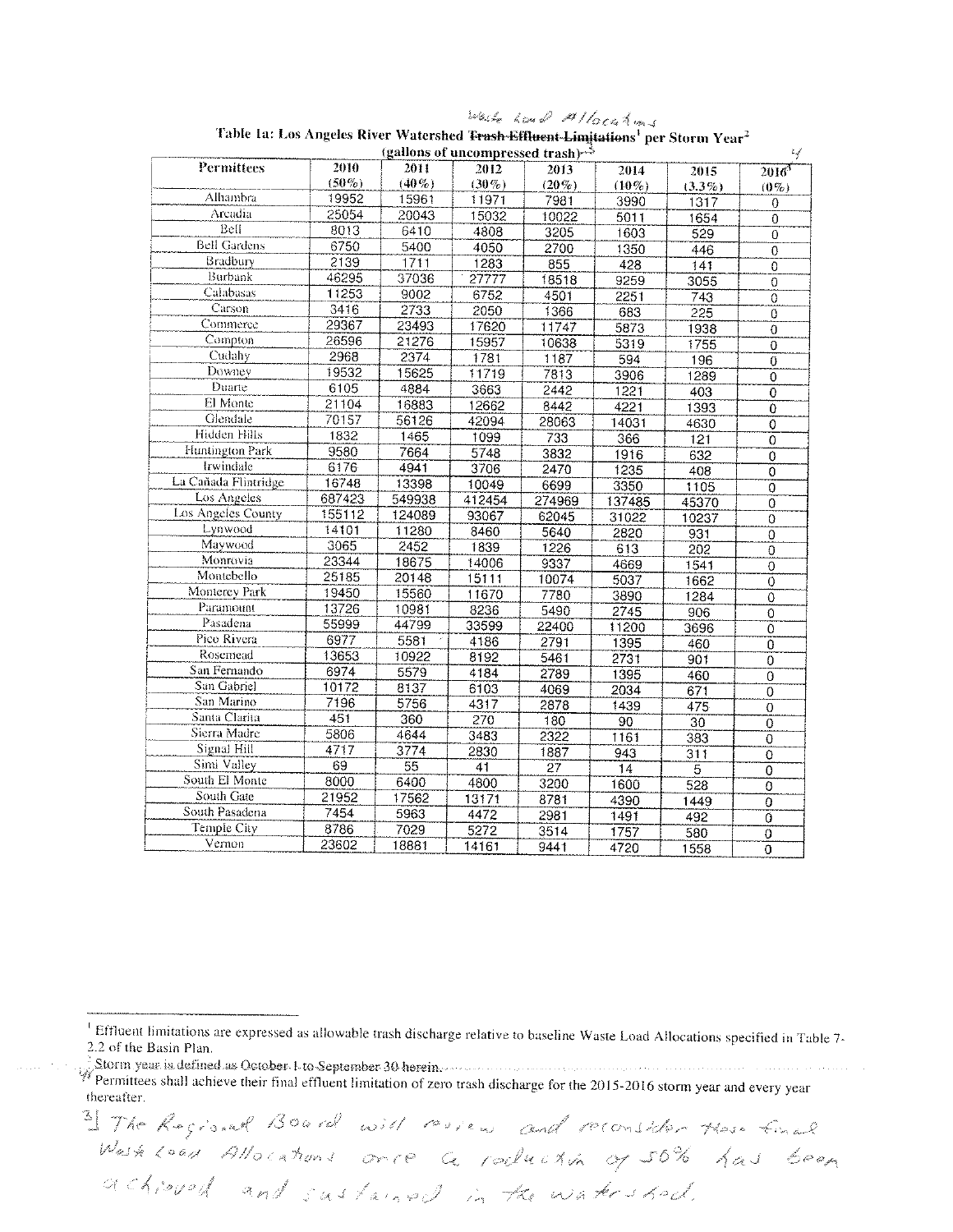Waste Load Allocations

| (gallons of uncompressed trash) $\mathcal{L}$ |          |                 |          |                 |                 |                 |                           |  |  |  |  |  |
|-----------------------------------------------|----------|-----------------|----------|-----------------|-----------------|-----------------|---------------------------|--|--|--|--|--|
| Permittees                                    | 2010     | 2011            | 2012     | 2013            | 2014            | 2015            | 2016                      |  |  |  |  |  |
|                                               | $(50\%)$ | $(40\%)$        | $(30\%)$ | $(20\%)$        | $(10\%)$        | $(3.3\%)$       | $(0\%)$                   |  |  |  |  |  |
| Alhambra                                      | 19952    | 15961           | 11971    | 7981            | 3990            | 1317            | $\circ$                   |  |  |  |  |  |
| Arcadia                                       | 25054    | 20043           | 15032    | 10022           | 5011            | 1654            | $\overline{0}$            |  |  |  |  |  |
| Bell                                          | 8013     | 6410            | 4808     | 3205            | 1603            | 529             | 0                         |  |  |  |  |  |
| <b>Bell Gardens</b>                           | 6750     | 5400            | 4050     | 2700            | 1350            | 446             | $\mathbf 0$               |  |  |  |  |  |
| Bradbury                                      | 2139     | 1711            | 1283     | 855             | 428             | 141             | $\overline{\overline{o}}$ |  |  |  |  |  |
| Burbank                                       | 46295    | 37036           | 27777    | 18518           | 9259            | 3055            | $\overline{0}$            |  |  |  |  |  |
| Calabasas                                     | 11253    | 9002            | 6752     | 4501            | 2251            | 743             | $\overline{0}$            |  |  |  |  |  |
| Carson                                        | 3416     | 2733            | 2050     | 1366            | 683             | 225             | $\mathsf{O}\xspace$       |  |  |  |  |  |
| Commerce                                      | 29367    | 23493           | 17620    | 11747           | 5873            | 1938            | 0                         |  |  |  |  |  |
| Compton                                       | 26596    | 21276           | 15957    | 10638           | 5319            | 1755            | $\overline{0}$            |  |  |  |  |  |
| Cudahy                                        | 2968     | 2374            | 1781     | 1187            | 594             | 196             | $\overline{0}$            |  |  |  |  |  |
| Downey                                        | 19532    | 15625           | 11719    | 7813            | 3906            | 1289            | $\boldsymbol{0}$          |  |  |  |  |  |
| Duarte                                        | 6105     | 4884            | 3663     | 2442            | 1221            | 403             | $\theta$                  |  |  |  |  |  |
| El Monte                                      | 21104    | 16883           | 12662    | 8442            | 4221            | 1393            | $\theta$                  |  |  |  |  |  |
| Glendale                                      | 70157    | 56126           | 42094    | 28063           | 14031           | 4630            | $\overline{0}$            |  |  |  |  |  |
| Hidden Hills                                  | 1832     | 1465            | 1099     | 733             | 366             | 121             | $\overline{0}$            |  |  |  |  |  |
| Huntington Park                               | 9580     | 7664            | 5748     | 3832            | 1916            | 632             | $\overline{\mathfrak{o}}$ |  |  |  |  |  |
| Irwindale                                     | 6176     | 4941            | 3706     | 2470            | 1235            | 408             | $\mathbf 0$               |  |  |  |  |  |
| La Cañada Flintridge                          | 16748    | 13398           | 10049    | 6699            | 3350            | 1105            | $\sigma$                  |  |  |  |  |  |
| Los Angeles                                   | 687423   | 549938          | 412454   | 274969          | 137485          | 45370           | $\overline{0}$            |  |  |  |  |  |
| Los Angeles County                            | 155112   | 124089          | 93067    | 62045           | 31022           | 10237           | 0                         |  |  |  |  |  |
| Lynwood                                       | 14101    | 11280           | 8460     | 5640            | 2820            | 931             | 0                         |  |  |  |  |  |
| Maywood                                       | 3065     | 2452            | 1839     | 1226            | 613             | 202             | 0                         |  |  |  |  |  |
| Monrovia                                      | 23344    | 18675           | 14006    | 9337            | 4669            | 1541            | 0                         |  |  |  |  |  |
| Montebello                                    | 25185    | 20148           | 15111    | 10074           | 5037            | 1662            | $\mathbb O$               |  |  |  |  |  |
| Monterey Park                                 | 19450    | 15560           | 11670    | 7780            | 3890            | 1284            | $\overline{0}$            |  |  |  |  |  |
| Paramount                                     | 13726    | 10981           | 8236     | 5490            | 2745            | 906             | $\mathbf 0$               |  |  |  |  |  |
| Pasadena                                      | 55999    | 44799           | 33599    | 22400           | 11200           | 3696            | $\mathbf 0$               |  |  |  |  |  |
| Pico Rivera                                   | 6977     | 5581            | 4186     | 2791            | 1395            | 460             | 0                         |  |  |  |  |  |
| Rosemead                                      | 13653    | 10922           | 8192     | 5461            | 2731            | 901             | 0                         |  |  |  |  |  |
| San Fernando                                  | 6974     | 5579            | 4184     | 2789            | 1395            | 460             | $\overline{0}$            |  |  |  |  |  |
| San Gabriel                                   | 10172    | 8137            | 6103     | 4069            | 2034            | 671             | 0                         |  |  |  |  |  |
| San Marino                                    | 7196     | 5756            | 4317     | 2878            | 1439            | 475             | 0                         |  |  |  |  |  |
| Santa Clarita                                 | 451      | 360             | 270      | 180             | $\overline{90}$ | $\overline{30}$ | $\overline{0}$            |  |  |  |  |  |
| Sierra Madre                                  | 5806     | 4644            | 3483     | 2322            | 1161            | 383             | ō                         |  |  |  |  |  |
| Signal Hill                                   | 4717     | 3774            | 2830     | 1887            | 943             | 311             | 0                         |  |  |  |  |  |
| Simi Valley                                   | 69       | $\overline{55}$ | 41       | $\overline{27}$ | 14              | $\overline{5}$  | $\overline{0}$            |  |  |  |  |  |
| South El Monte                                | 8000     | 6400            | 4800     | 3200            | 1600            | 528             | 0                         |  |  |  |  |  |
| South Gate                                    | 21952    | 17562           | 13171    | 8781            | 4390            | 1449            | 0                         |  |  |  |  |  |
| South Pasadena                                | 7454     | 5963            | 4472     | 2981            | 1491            | 492             | $\overline{0}$            |  |  |  |  |  |
| Temple City                                   | 8786     | 7029            | 5272     | 3514            | 1757            | 580             | $\overline{\mathfrak{o}}$ |  |  |  |  |  |
| Vernon                                        | 23602    | 18881           | 14161    | 9441            | 4720            | 1558            | $\overline{0}$            |  |  |  |  |  |
|                                               |          |                 |          |                 |                 |                 |                           |  |  |  |  |  |

Table 1a: Los Angeles River Watershed Trash-Effluent Limitations<sup>1</sup> per Storm Year<sup>2</sup>

Storm year-is defined as October-1 to-September 30 herein.

y Permittees shall achieve their final effluent limitation of zero trash discharge for the 2015-2016 storm year and every year thereafter.

3) The Regional Board will review and reconsider the Final was kloud Allocations once a reduction of 50% has been actived and sustained in the watershed.

<sup>&</sup>lt;sup>1</sup> Effluent limitations are expressed as allowable trash discharge relative to baseline Waste Load Allocations specified in Table 7-2.2 of the Basin Plan.